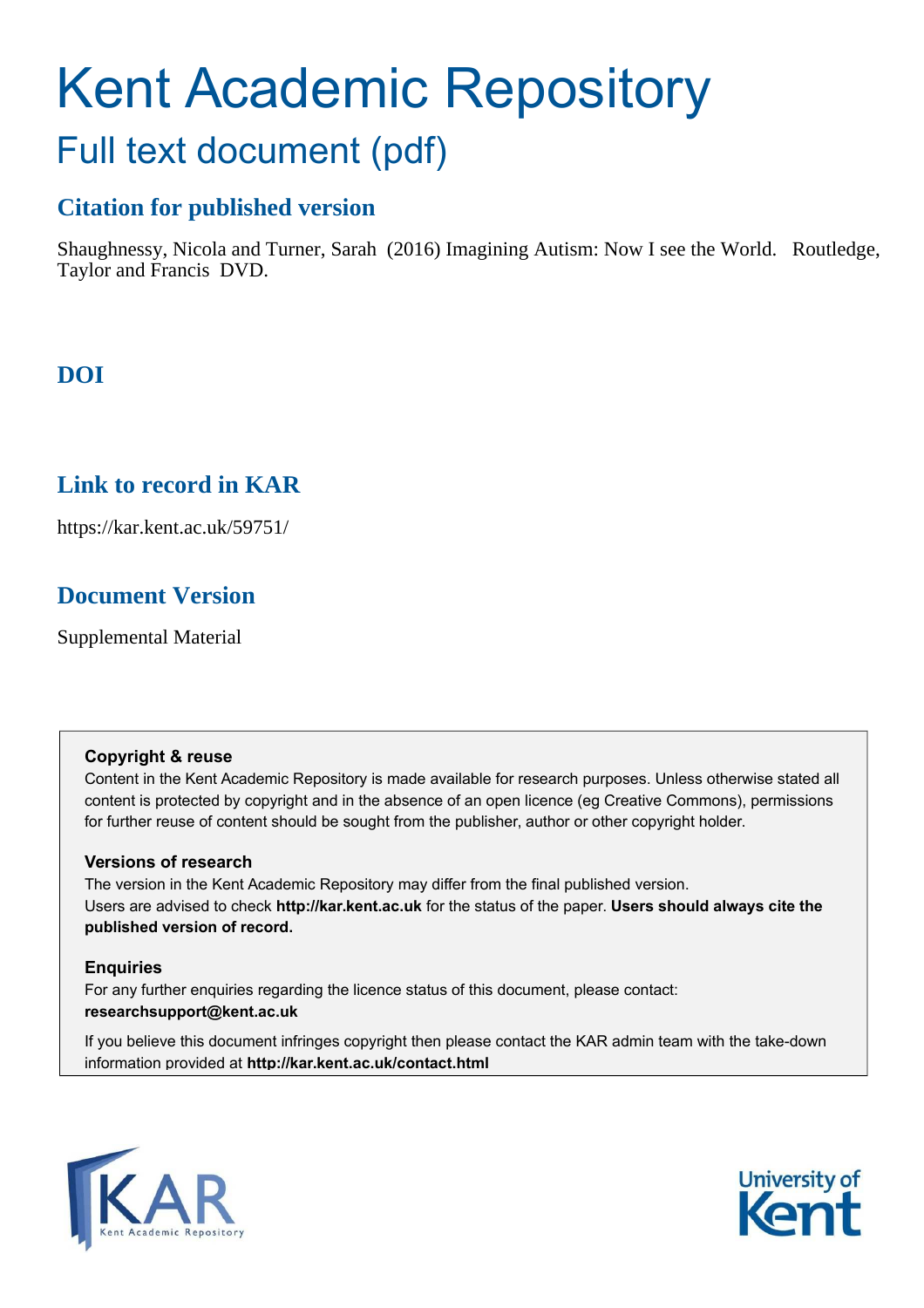#### **DVD insert: Imagining Autism**

Imagining Autism<sup>'1</sup> was an AHRC funded interdisciplinary collaboration between Drama, Psychology and the Tizard Centre at the University of Kent (September 2011-March 2014). The project investigated the potential of drama to be used as an intervention for autism to facilitate communication, social interaction and imagination. How far could participatory performance practices impact upon these areas of deficit, often referred to as the 'triad of impairments' in autism? As these three areas are fundamental to performance practice (what we refer to as the drama 'triad' of communication, interaction and imagination), the central hypothesis was that exposure to a programme of practical workshops could effect positive change, facilitating language, sociability, empathy (theory of mind) and creativity. Performance, we speculated (with interacting bodily, auditory, temporal and spatial elements), was a means of accessing the cognitive, physical and perceptual processing involved in autism as an atypical neuropsychology. The embodied qualities of participatory, immersive performance create an opening into the autistic child's world. Since the highly visual, kinetic and aural qualities of autistic perception are also the qualities of contemporary performance, the project also investigated how drama might help us to understand the imagination in relation to autism.

The psychologists led the evaluation of the project, developing a range of measures to assess the responses of the participants (22 children with a diagnosis of autism) and to measure any changes in their behaviour and autistic symptoms.<sup>2</sup> As in other intervention evaluations, the main outcome variable was the Autism Diagnostic Observation Schedule (ADOS). In addition, the evaluation used measures of theory of mind, imitation, emotion recognition as well as observations of spontaneous social activity and play and ratings by parents and staff of attention, social engagement, communication and play-based activities.

The practice-based methods involved a series of immersive installations, contained within the 'pod', a portable tent like structure (functioning like an interactive multi-sensory room). The 'environments' (forest, arctic, outer space, under water, under the city), were designed to facilitate communication (verbal and physical), social interaction (with practitioners and peers), imagination (participating in fictional frameworks) and creativity (through improvisation). Working in conjunction with performers, autistic participants (in groups of 4, aged 7-12) encountered a range of stimuli, triggers and responsive technologies to include physical action, puppetry, lighting, sound, costume and masks, digital media (e.g. live feed) and responsive technologies. These elements were designed to help participants develop 'felt' understanding through experiential, physical and immersive media. The approach emphasised the importance of presence and 'being' (rather than acting) as a means to work intuitively and creatively. The training methods emphasized the importance of play, turn- taking, liveness, open space, physicality, improvisation, shared attention, responding to the other, reading non-verbal cues and working as an ensemble. The multi-sensory environments were highly stimulating (in contrast to the prevalence of low arousal learning environments for autism), whilst the participatory and process based approaches emphasised autonomy, authorship, and offered a license to play creatively (often overlooked post diagnosis). Psychologists were able to establish proof of concept that the methods positively impacted upon language, social interaction, empathy and imagination.<sup>3</sup> The research is leading to new understandings of the imagination in autistic children and how it is differently inflected from the neurotypical child, particularly in terms of visual and auditory perceptual processes,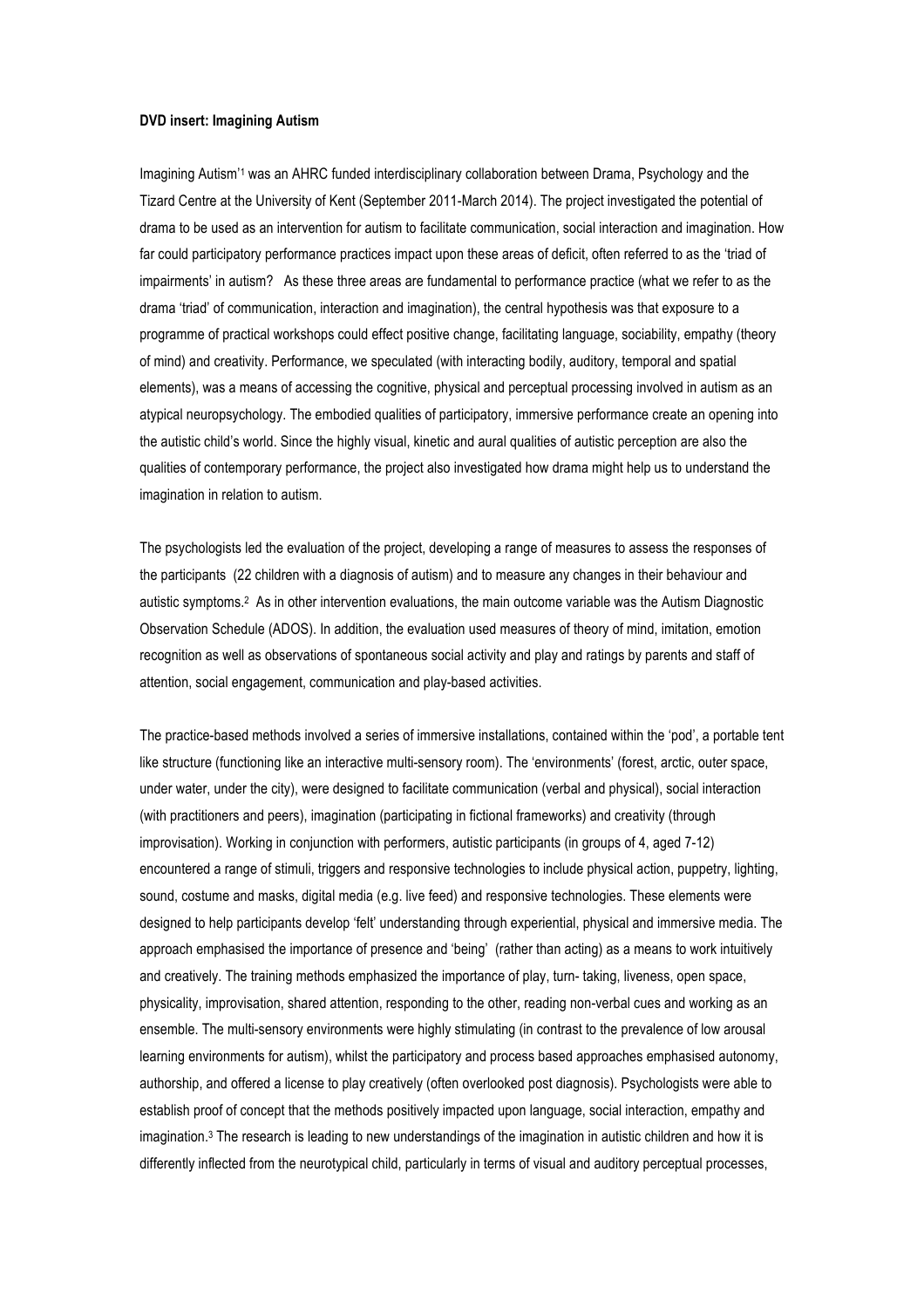awareness of time and space, physical and verbal modes of creative expression and responses to objects and interactive media. Understanding autism in terms of difference, rather than deficit, is in accordance with the social model of disability. As Bruce Mills has suggested: 'In the continuum that marks the different cognitive processes that produce 'art' we might begin to refine an understanding of the imagination in relation to autism[…]The nature of play- and its symbolic and imaginative dimensions- might vary in relation to the particular manner in which the "player" processes the world.**' 4**

A further element of this practice-based research was the collaboration with the film artist, Sarah Turner, to create an experimental film documentary exploring the imagination in autism.<sup>5</sup> As the work developed, the participants emerged as co-devisers and performers, authors and choreographers. The film, like the 'pod' is positioned in between the neurotypical world and the atypical cognitive and perceptual experience of autism. Within the pod, we are situated in the now/here of nowhere, the special time of performance, conceptualized in terms of 'presence' in contemporary theatre where performance is about itself, spectators are participants and realist modes of representation are supplanted by alternative modes of perception. The film, like the project, 'refashions' and 'extends' the world to explore the phenomenology of the autistic experience. Fundamental to the project's approach has been a focus on empathic engagement with autism as difference and the use of drama as a means of tapping into the experience of perceiving differently. Playing with puppets, finding your clown and experiencing "the world upside down" are some of the practical approaches developed by the project team for training practitioners as well as being disseminated through workshops for teachers and careworkers. The team have worked with as many 60-70 staff in a single workshop, exploring different ways of engaging with space, objects and people.

In developing our practice-based methods, we aimed to do three things:

- To develop performance training systems and vocabularies appropriate for practitioners to work *with* autism
- \* To free practitioners from habit, enabling them to respond in new and original ways to stimuli and to be open to play
- To engage in imaginative and empathic dialogue with autism

Just as trained musicians can find jazz improvisation difficult, so the devising methods used in contemporary performance practice involve making materials with new vocabularies that can be challenging to practitioners experienced in traditional approaches to training. In many respects, the practitioners needed to be selfabnegating, to free themselves to respond in new, non-typical ways to these encounters with difference. The Imagining Autism environments offer opportunities for sensory exploration and perceptual engagement which are attuned to the autistic consciousness, facilitating language development and communication by creating a space for experiential learning and play. The impact of these relatively short but intense encounters is evident in the feedback from parents as part of the qualitative evaluation measures:

"He started saying things he never said before. I am flabbergasted by the amount of language. Every time I wrote down something was the day after Imagining Autism and it continues.... The big changes came from Imagining